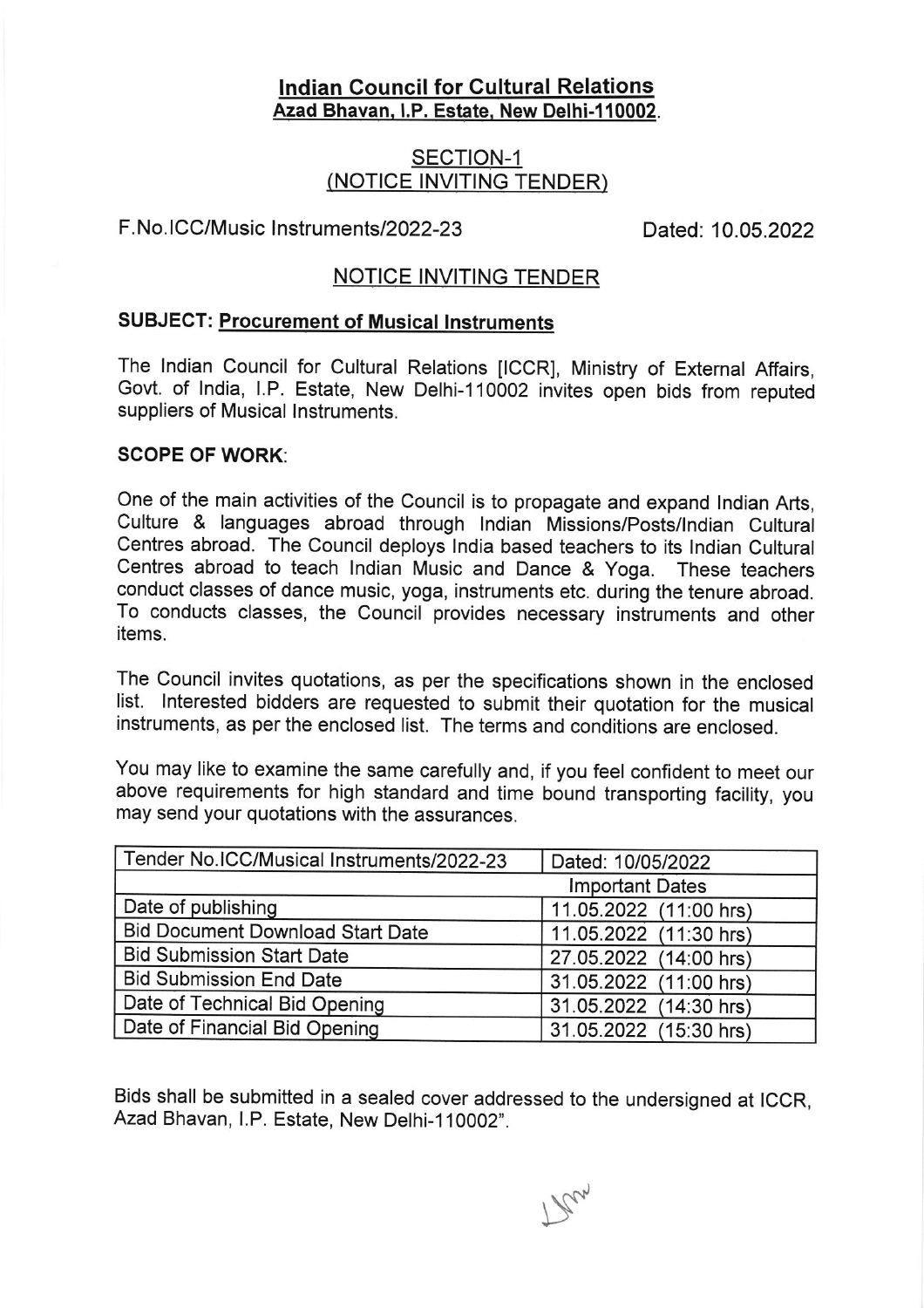The Competent Authority reserves the right to reject any or all the bids without assigning any reason and the decision of the competent authority of the lndian Council for Cultural Relations shall be final and binding.

 $L_{\text{M}_{\text{W}}}$ (D.S. Rawat) Sr. Programme Director (lCC) Tel : 011-23379309